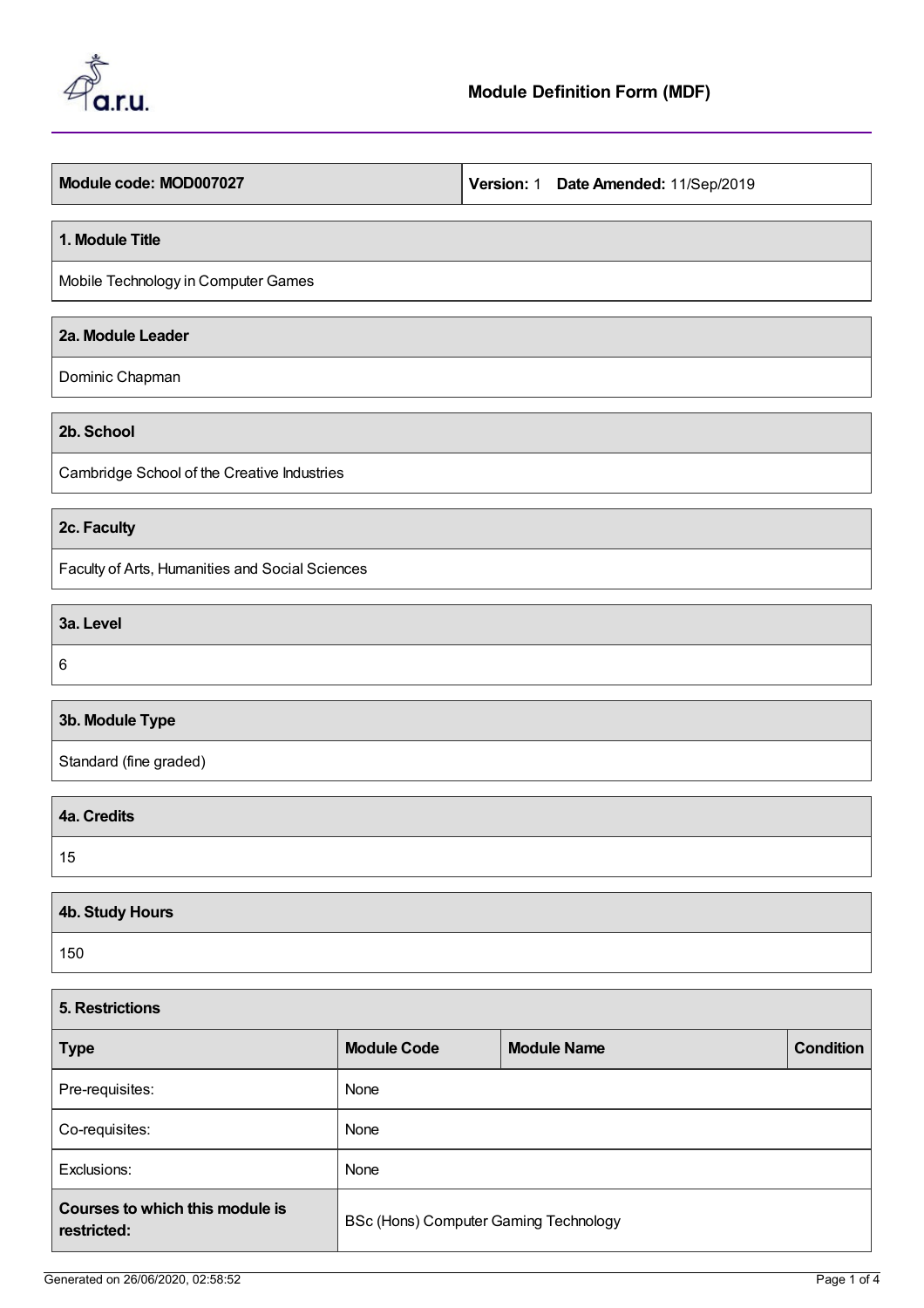### **6a. Module Description**

The module will explore the different ways in which people are using handheld devices such as phones and tablets, and the larger systems those devices are a part of. It will cover the types of mobile device and their users, as well as the trade-offs one needs to consider when publishing a game for these devices across multiple platforms. The module will also look at the considerations that need to be made for user interface, user experience and user input when developing for a mobile platform. This will provide you with an understanding of the mobile games industry, including extensive use of case study materials to evaluate methods of design, development and monetisation within the mobile games sector. You will be exposed to suitable game engines, frameworks, middleware, API's, and SDK's, for developing on a mobile platform. The assessment for the module is based around you developing a mobile game, from concept to deployment, using industry standard game engines such as Unity or Unreal. The emphasis is on meeting quality benchmarks, understanding the need for portability across devices, and the issues arising from a reduction in resources.

### **6b. Outline Content**

Mobile device capabilities including touch, accelerometer, GPS, camera etc

Comparison of development paradigms on different mobile platforms

Input considerations for mobile device development

Game mechanics for mobile games

Developing for multiple resolutions and viewports

UI and UX design for mobile

Asset handling for mobile development

Optimisation strategies for mobile games

Comparison of mobile monetisation methods

Publishing games on a mobile platform

### **6c. Key Texts/Literature**

The reading list to support this module is available at: <http://readinglists.anglia.ac.uk/modules/mod007027>

### **6d. Specialist Learning Resources**

Access to the internet and Anglia Ruskin University LMS. Software development tools for programming in a high-level language (such as: C#, C++, Java and AI language toolkits) available as a standard resource in departmental labs and for free either directly or through the Microsoft Academic Alliance scheme. Access to a specialist programmable interactive environment (i.e. game engines) and a range of mobile devices and software.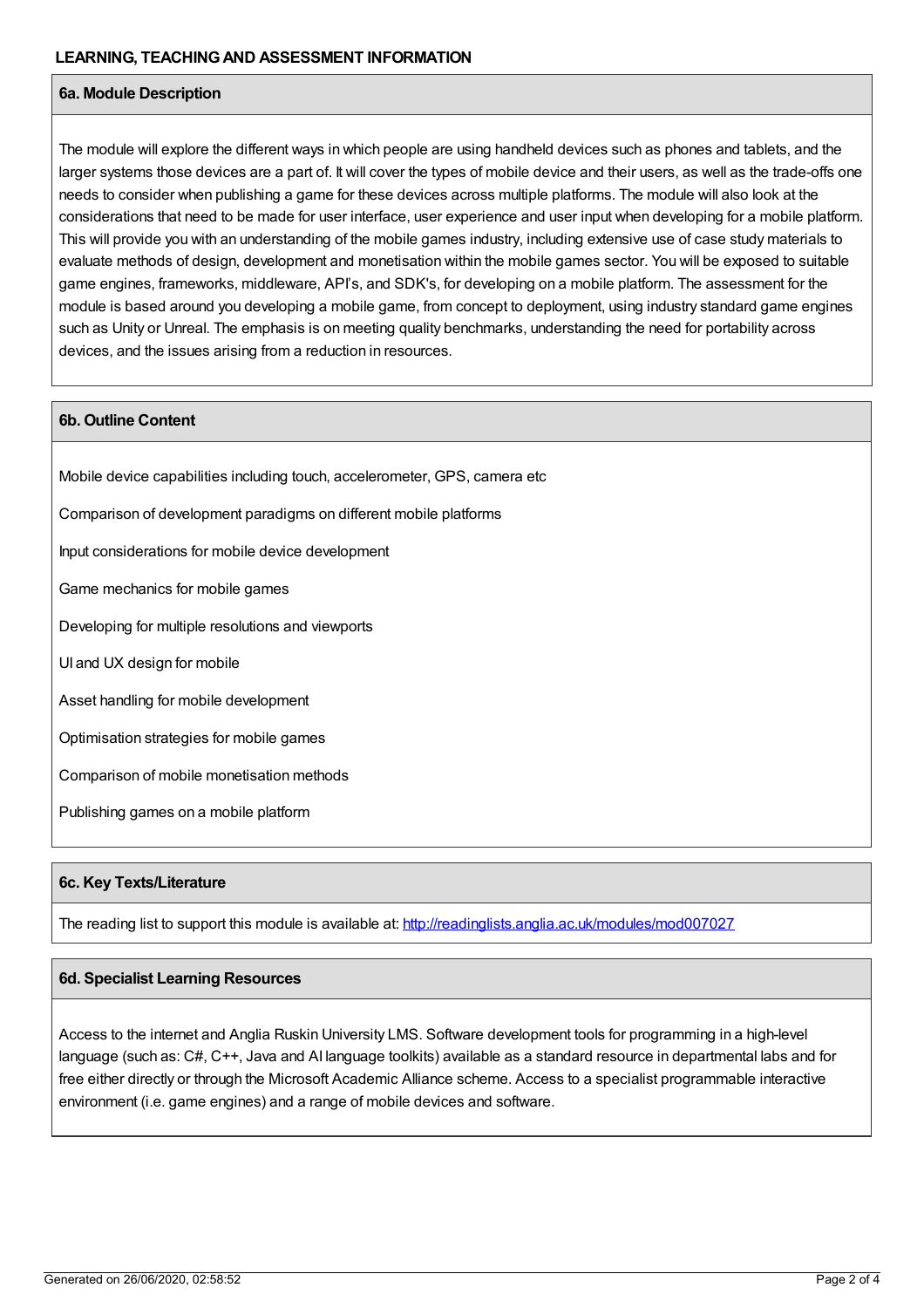| 7. Learning Outcomes (threshold standards) |                                                                |                                                                                                                                                                                               |  |
|--------------------------------------------|----------------------------------------------------------------|-----------------------------------------------------------------------------------------------------------------------------------------------------------------------------------------------|--|
| No.                                        | Type                                                           | On successful completion of this module the student will be<br>expected to be able to:                                                                                                        |  |
|                                            | Knowledge and Understanding                                    | Appraise and evaluate market trends within the mobile sector and specify<br>the development of a product development plan to meet the requirements<br>of that market.                         |  |
| 2                                          | Knowledge and Understanding                                    | Adapt standard development methodologies to the requirements of a<br>mobile product and document development steps to a professional<br>standard.                                             |  |
| 3                                          | Intellectual, practical, affective and<br>transferrable skills | Design and implement a mobile application to a professional standard,<br>utilising appropriate and up-to-date technologies and techniques.                                                    |  |
| 4                                          | Intellectual, practical, affective and<br>transferrable skills | Critically evaluate the success of the product with respect to potential or<br>actual end users and how this reflects their needs and aspirations in the<br>form and content of that product. |  |

| 8a. Module Occurrence to which this MDF Refers |                   |                                                       |          |                         |
|------------------------------------------------|-------------------|-------------------------------------------------------|----------|-------------------------|
| Year                                           | <b>Occurrence</b> | <b>Period</b>                                         | Location | <b>Mode of Delivery</b> |
| 2019/0                                         | <b>ZZF</b>        | Template For Face To<br><b>Face Learning Delivery</b> |          | Face to Face            |

| 8b. Learning Activities for the above Module Occurrence |              |                          |                                                                         |
|---------------------------------------------------------|--------------|--------------------------|-------------------------------------------------------------------------|
| <b>Learning Activities</b>                              | <b>Hours</b> | <b>Learning Outcomes</b> | <b>Details of Duration,</b><br>frequency and other<br>comments          |
| Lectures                                                | 12           | 1,2,3                    | Weekly: 1 hour lecture.                                                 |
| Other teacher managed<br>learning                       | 24           | 1,2,3                    | Weekly: 2 hour tutorial and<br>laboratory in a computing<br>laboratory. |
| Student managed learning                                | 114          | $1 - 4$                  | Private study                                                           |
| TOTAL:                                                  | 150          |                          |                                                                         |

| 9. Assessment for the above Module Occurrence                                                        |                          |                             |               |                                   |                          |
|------------------------------------------------------------------------------------------------------|--------------------------|-----------------------------|---------------|-----------------------------------|--------------------------|
| <b>Assessment</b><br>No.                                                                             | <b>Assessment Method</b> | Learning<br><b>Outcomes</b> | Weighting (%) | <b>Fine Grade or</b><br>Pass/Fail | Qualifying<br>Mark $(%)$ |
| 010                                                                                                  | Coursework               | $1 - 4$                     | 100(%)        | Fine Grade                        | 30(%)                    |
| 2000 word (equivalent) mobile video game or equivalent artefact and a 1000 word (equivalent) report. |                          |                             |               |                                   |                          |